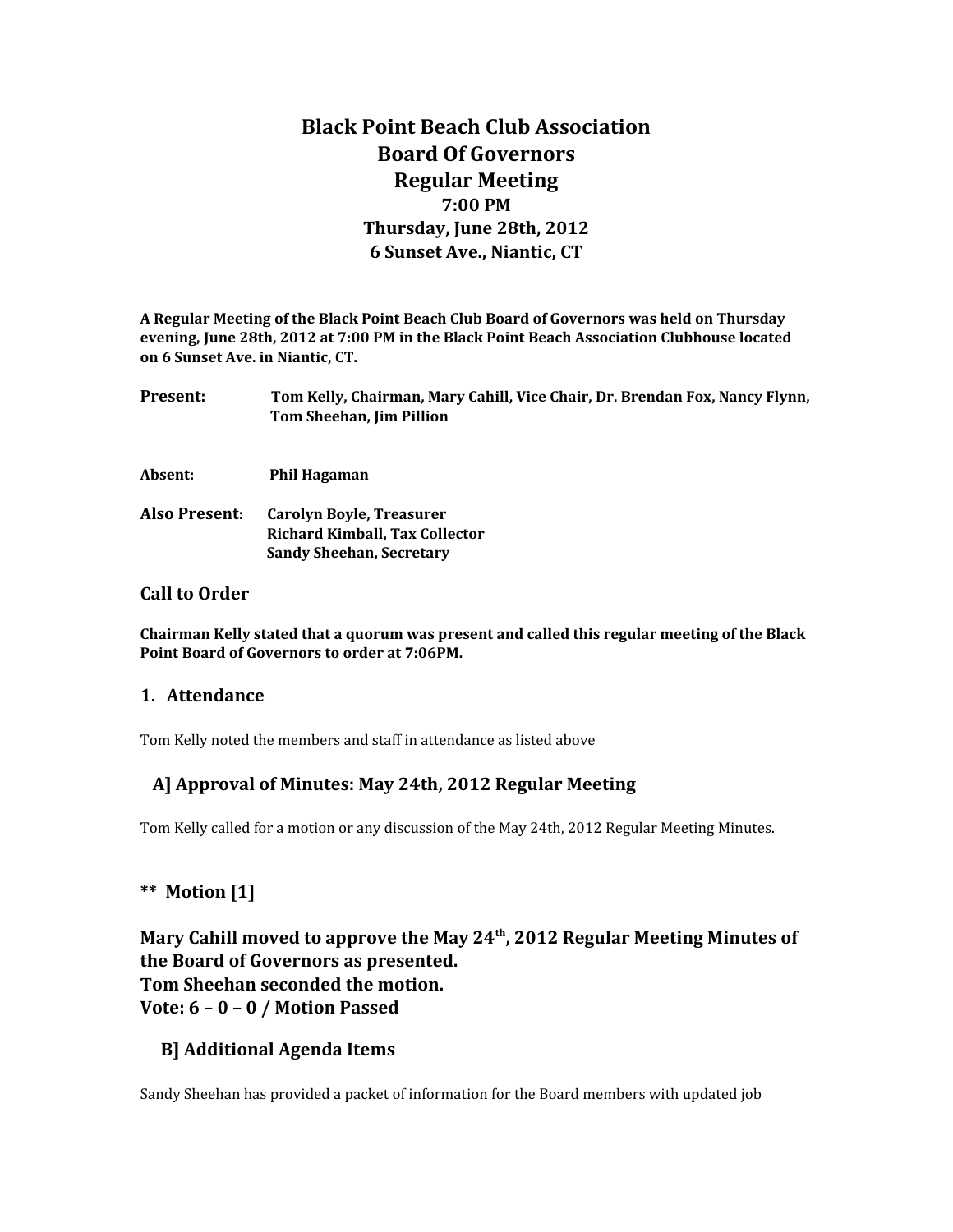descriptions for their review prior to the next BOG meeting. Once reviewed and approved by board, the correspondence secretary will post the updated job descriptions on the web site.

### **2. New Business**

Mr. Steven Reed and Mr. James Mastria have agreed to continue to serve on the Zoning Commission.

### **\*\* Motion [2]**

**Tom Kelly moved to reappoint Mr. Steven Reed as a regular member of the Zoning Commission, and to reappoint Mr. James Mastria as an alternate member of the Zoning Commission, to serve for 3 years, term ending 7/31/2015. Mary Cahill seconded the motion. Vote: 6 – 0 – 0. Motion Passed.**

### **3. Unfinished Business**

Op Sail 2012: Nancy Flynn feels the July 4<sup>th</sup> Annual Picnic and the potential additional cook out 2 days later is too close together. Mary Cahill said we did do this OP Sail cook out 12 years ago. Tom Sheehan agrees it is too close to the July 4th event.

At this time, Tom Kelly announced the resignation of Mike Manifold, Association Manager, on June  $26<sup>th</sup>$ , and said the BOG is scrambling to do the July  $4<sup>th</sup>$  event, as Mike use to arrange this event. The grills have been ordered for the  $4<sup>th</sup>$ , and the board can arrange for the food. Tom Sheehan, as well as Tom Kelly and Nancy Flynn feel we can get this done.

It was therefore decided there would not be an additional cook out for OP Sail on July  $6<sup>th</sup>$ . The board also agreed to allow members to bring coolers on the beach after  $5:00PM$  on July  $6<sup>th</sup>$  for Op Sail, with beverages of their choice.

AED: Dr. Fox feels we should table the AED decision for this season, as he is still investigating options for the purchase, and if we choose to purchase an AED next year, it will most likely be for the clubhouse.

#### **4. Communications**

#### **a] Manager's Report**

Since the Association Manager has resigned, Tom Kelly reports the recreation club program has started, with 62 registered children as reported by Garrett Hickey. Mary Cahill has also asked for an accounting from the Sports Program. Carolyn Boyle says the first week's income from club is similar to last year.

#### **b] Treasurer's Report, Carolyn Boyle**

We are closing in at year's end for the current budget, and expenses are approximately 13% under budget overall. The financial report as of June  $28<sup>th</sup>$ , 2012 was reviewed.

#### **c] Tax Collector's Report, Rich Kimball**

Amount Collected: \$59,410.69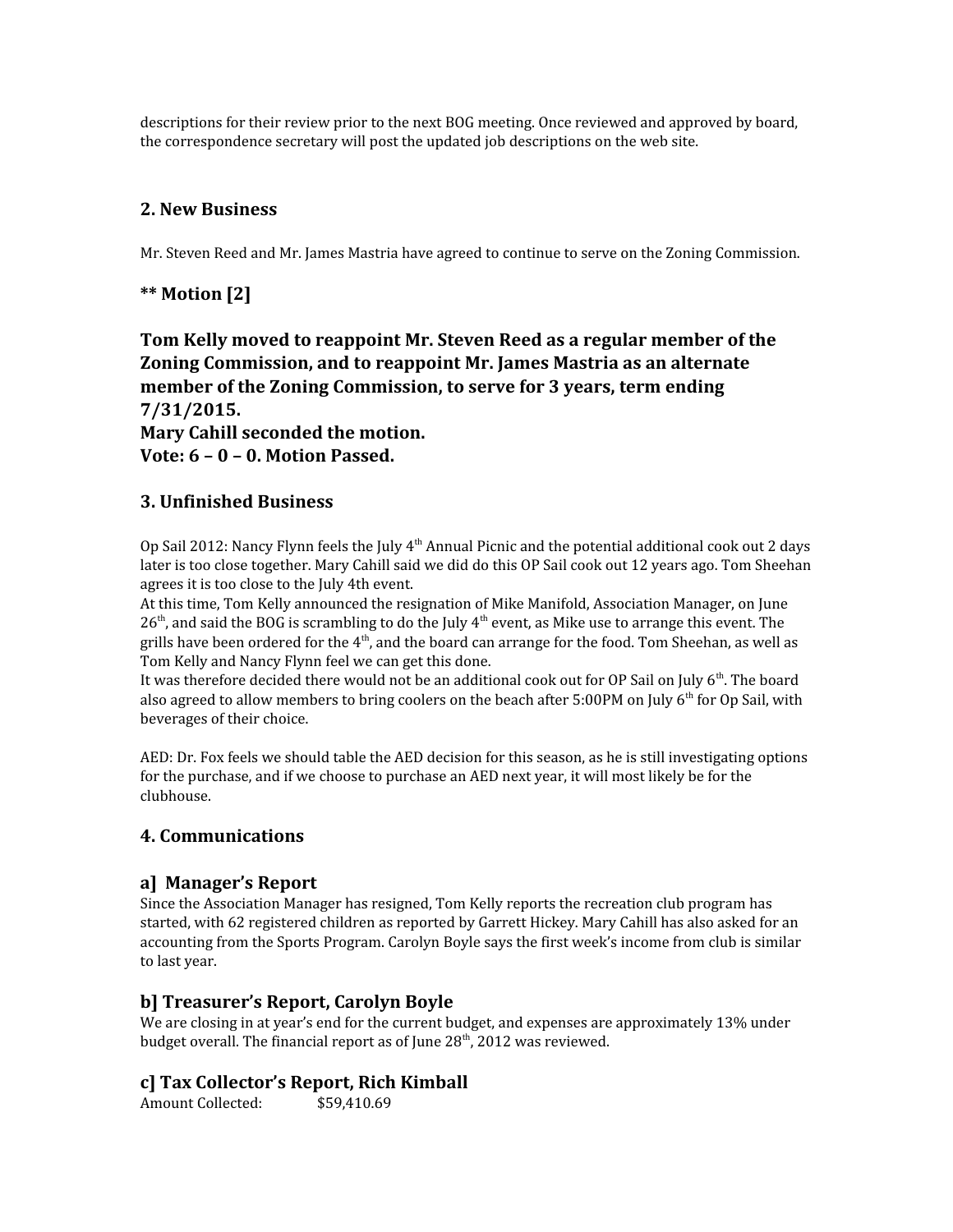Amount Outstanding: \$111,004.32 Total:  $$170,415.01$  $%$  Collected =  $35%$ % Uncollected= 65%  $#$  Of Properties Paid = 199 # Of Properties Unpaid = 387  $%$  Of Properties Paid = 34% % Of Properties Unpaid = 66% **d] Chair Report**

### **Correspondence: Mr. Kelly Read Correspondence Log**

5/29/12: Mark Sennett to BOG / Inquiry Re: Salary for Job Postings

5/29 & 5/31/12: Barbara Johnston to BOG / Inquiry Re: Split Secretary's Job Description, Salary & Responsibilities.

5/30/12: T. Truskowski to BOG / Inquiry Re: Tax Bill & Stickers.

5/31/12: Mike Manifold to Secretary / Resume from Joe Kelly for Waterfront Supervisor

5/31/12: Suzanne Smith to BOG / Resume for Secretary's position

6/1/12: Suzanne Smith to BOG / Questions: Black Pointer & Associated Salary

6/3/12: Wendy Bourget to BOG & Mike Manifold / Boat dock on rocks at South beach / Not repaired properly / also fishing issues on pier.

6/11/12: Karen Hyland to BOG / Tax Warrant at Market to be Notarized.

6/12/12: Mike Nebelung to BOG / Requesting Meeting with BOG to discuss Dismissal from Contracted Services.

6/19/& 6/21/12: Barbara Johnston to BOG / Concerns on changes to Agenda format for BOG meeting / No Agenda posted on web site for upcoming Zoning Meeting. [Secretary verified it was indeed on the web site]

6/23/12: Will Fountain to BOG / Question to BOG Re: opportunity to invest in a pair of Lacrosse goals.

6/25/12: David Weiss to BOG / Issues with contractors hired for beach cleaning & Maintenance/ Issues with conditions at south beach & suggestions for future options / Concerns as to why Mike Nebelung was not rehired.

Mr. Kelly reported a very busy week, and the board will be discussing the appointment of an Interim Association Manager in Executive Session.

### **e] Ex Officio's Report**

Mary Cahill reports the Zoning Commission meeting was held on June 22<sup>nd</sup>, 2012. There was a discussion for the upcoming public hearing to be held on July  $28<sup>th</sup>$ , 2012. The reason for this hearing to be held in July, instead of September, is because the commission felt that they would have more members attending, to discuss changes in zoning regulations. The zoning commission also discussed the zoning secretary's job description.

Tom Kelly reports no new information for Zoning Board of Appeals.

### **5. Committee Reports**

Nancy Flynn reports the Ad Hoc Committee conducted interviews for the Correspondence Secretary's position, and will make a recommendation to the board at the Executive session this evening.

#### **6. Public Comments:**

Susan Daly, 7 Brightwater, would like to request Mike Nebelung be rehired for beach maintenance.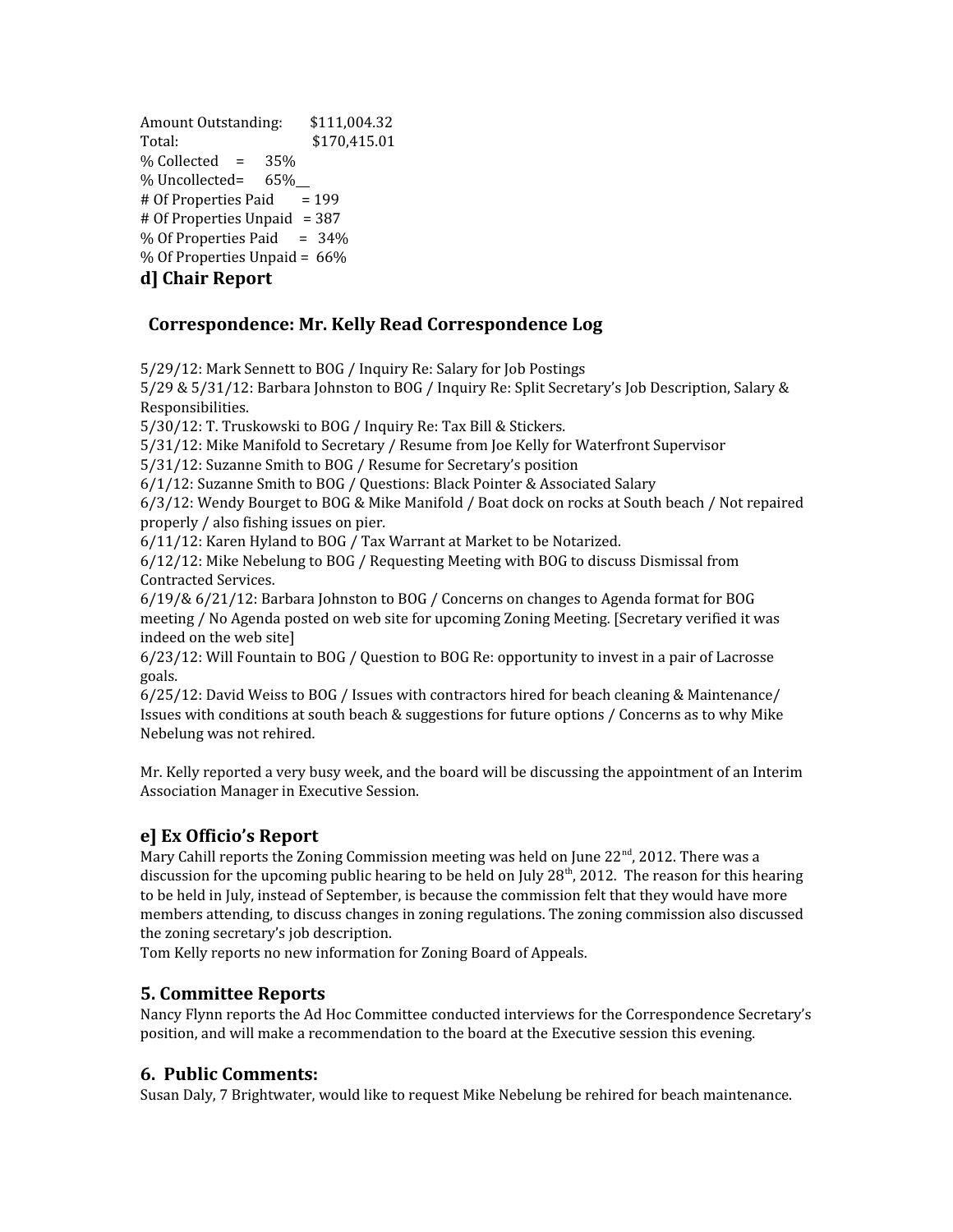She called the former manager and the chairman to report no buoys at south beach creating potential liability issues. She would also like to see a new job description for the Association Manager, who should always have a presence on the beach. Reported one patrol guard smoking on beach, and guards should be rotating on beaches.

Lil Diachenko, 25 Sunrise, was asked 2 years ago to bring up the essay standards to state regulations for the scholarship fund/ she has questioned what is going on with this fund, stating we need more transparency.

Rick Diachenko, 25 Sunrise, has had 2 people stop to ask him about a \$600 rental property listed on Craig's List, where renters are asked to send a check to an address/please be aware there is a scam on some our rental properties in Black Point.

Will Fountain, 31 White Cap, questions what has been done about erosion at end of White Cap. Volunteered to inventory our equipment and reports fire extinguishers have expired. Questions whether Dalton has been contacted about repainting tennis courts, should we charge women's club for buoys to be used at craft night. Boat ramp is still not installed properly. AC needs to be serviced. Taking too long to get signs made, and why are we paying for installation. Suggests the new Association Manager keep a log of activities. Car packed at E. Shore for 3 months. Paddle boards in swim area today, and he was told guards gave them permission. Who is going to be Association Manager, and when will it be posted. Mr. Fountain delivered \$394 from sale of buoys to Treasurer. Eugene Massey, 10 Brightwater, thanks the BOG for their service to BP. States the need to hire a first class beach manager, to make the salary attractive, so that a future manager never says, " It's not my job". There is no need for 7 days of fireworks during the  $4<sup>th</sup>$  of July week. Noise in general is getting out of control; we need to be serious about enforcing our rules and regulations.

Pat Bayne, 2 Osprey, reports no cleats on boat dock, and at low tide the anchors are above water level and are dangerous. Kayak was moved to ROW on south beach, and that was not a voted location. Her husband sent emails to the association manager since March regarding condition of south beach, and the difficulty of walking in this area. Pictures were distributed to show poor maintenance done this day on beach. Problems are not being resolved, and the boat beach should be for boats, etc. / south part of beach is accessible, but eelgrass is an issue. Association manager should have looked at options to get this repaired correctly, as beach is unusable.

Wendy Bourget, 1 Osprey, supports Ms. Bayne's comments, and witnessed dock improperly installed. She e-mailed and called about these issues, and wants to know what happens to these inquiries. Association manager was never present on beach, and in the past, Mary Cahill always monitored the entire beach's interests. There should be an opportunity for members to participate on an advisory committee, and Ms. Bourget personally would like to volunteer to be on a committee for south beach beaches and boat dock. Constantly asking people to move their cars, and patrol guards say it's not their job. Kayak in previous location was underwater, and pictures were shown.

Ann Liashek, 3 Waterside, agrees with everyone who spoke and offers thanks to the board for their service. Would like our property values to be maintained, and a recent comment from a potential buyer for a neighbor's property objected to the condition of the beach.

Mary Cahill stated the reason the kayak rack was moved by Mr. Manifold was because the rack was under water,

Barbara Johnston, 35 Sea Crest, offered thanks to the members previous comments regarding fireworks. Please contact the Fire Marshall if there are issues, and she will be the first one to call the State Police if there are problems this year.

David Weiss, 98 East Shore, supports all previous comments, and is concerned about the dollar amount for beach maintenance. Mr. Kelly stated the amount rumored is absolutely incorrect and untrue. Main Beach produces sand, and a temporary solution might be to harvest sand from main beach to south beach. Suggests a study to assess cost of building a jetty. Mr. Weiss was on the board when Mr. Manifold was hired and recommended a salary increase to \$18,000/ perhaps the job could be split. This time the board should look at references prior to hiring a new Association Manager. Mary Cahill stated sand should not be taken off main beach, and main beach should not be denuded. Sand can be purchased of the same quality currently at south beach. Piers scour the north side and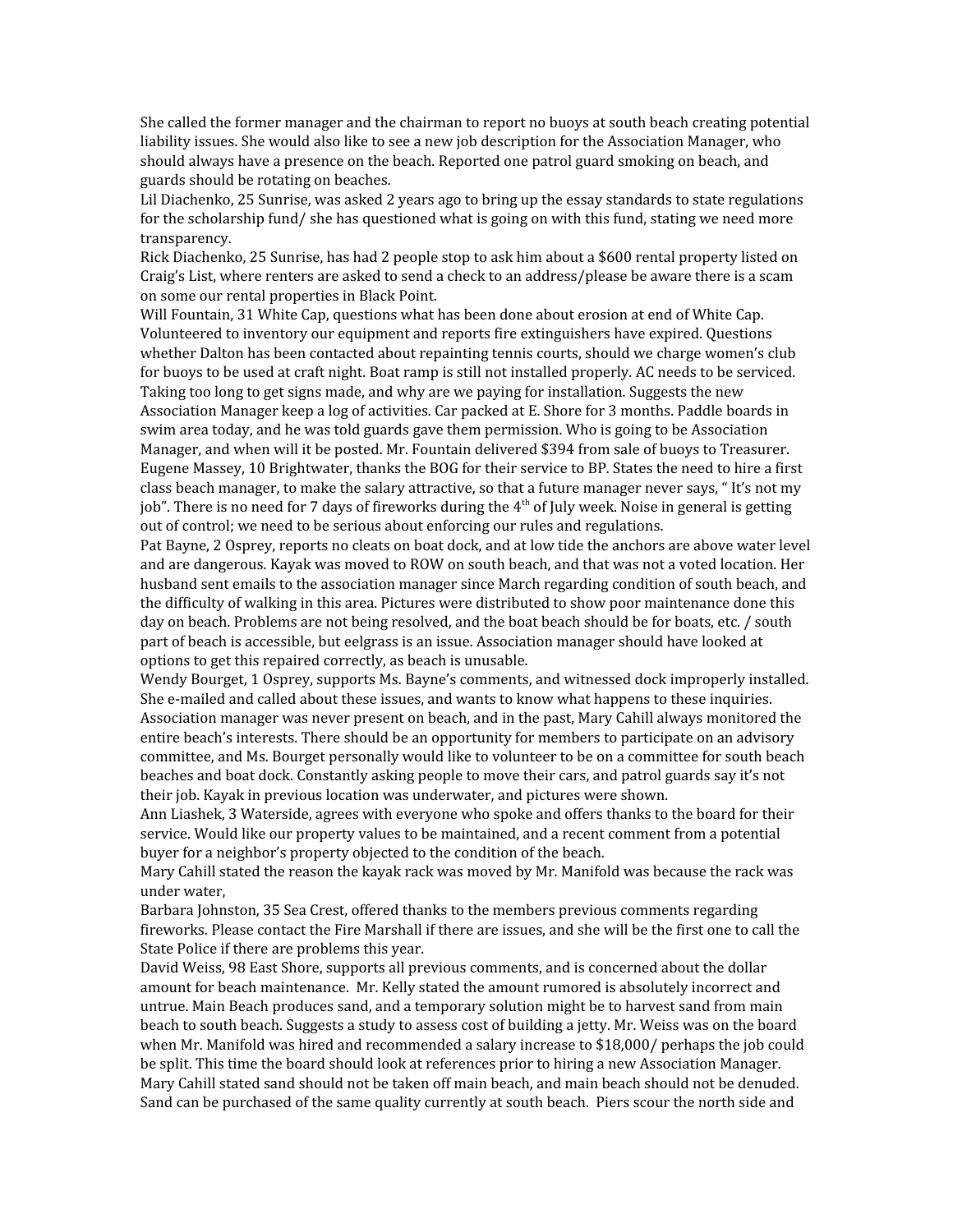sand goes to the south.

Mr. Weiss, 98 East Shore, suggests we should establish a commission.

Pat Bayne, 2 Osprey, suggests the rack which has been moved to the ROW, is not being used and should be moved to another member voted site where the racks are being used.

Sue Daly, 7 Brightwater, states the racks are full in the boat launch area and the backwater. Suggests moving the south beach ROW rack to one of these areas. When sand was put on the beach it contained rocks, and there are more rocks than ever.

Bill McDowell, 14 Saltaire, states he has been here for many years, and there have always been rocks on south beach. His kids use to rake the beach many years ago on a regular basis, and perhaps kids could do this again. This is Black Point Beach, not south or main. This is one beach community. He feels that Mike Nebelung has always done a great job.

Will Fountain, 31 White Cap, says that he and Tom Sheehan investigated the locations for the kayak racks and no one says south beach has to have a rack, and it should be moved.

Jean Galati, 7 Nehantic, has listened to everyone's issues this evening, and she has been here for over 20 years. She has never seen the beach in this condition on Memorial Day, and for the weeks following Memorial Day. On June  $8<sup>th</sup>$ , the odor and seaweed was terrible. Tom Sheehan and Mary Cahill investigated, and Jean spoke to Tom Kelly about these issues. We are all here and bought our properties here to be part of a beach community. There are still problems with buoys and kayakers. Ken Mattson, 5 Indianola, feels that Mike Nebelung has been the best contractor for beach maintenance we have had. The criteria used by the BOG and Association Manager should be reviewed, so this situation with beach maintenance, which occurred this year, is never allowed to happen in the future.

Marylou Weidl, 22 Indianola, and Stated: since the Beach Association Manager needs to be replaced, the last person who was the waterfront beach manager was Tom Sheehan, who did a wonderful job in that position. I recommend the BOG ask Tom Sheehan to be the Beach Association Manager. Susan Daly, 7 Brightwater, would like to also recommend Tom Sheehan to apply for this position, as he did a great job in the past.

Pat Tomaino, 26 Indianola, agrees with Marylou and Susan. Tom Sheehan should be in charge as our Association Manager.

Beverly Nebelung asked to speak to the Board about Mr. Kelly's comments regarding communication with Mike Nebelung. Beverly responds to every text message immediately when they are received. 8:25Pm Public Comment session ended.

#### **Phil Arrived at 8:15 PM**

#### **7. Bog Response**

Tom Kelly says we have a lot of issues and there is a lot of work to be done, and we are trying to respond to these issues. We will try to get some issues resolved this weekend, and the board's mission is to address these problems and issues. Tom Sheehan states he has already had some discussions with members on certain issues, and we will try to act quickly for satisfactory solutions.

Jim Pillion stated that a large sum of money was spent years ago to strengthen piers. There are some people within the association who can potentially help with pier issues at south beach, and suggests a committee be formed with members.

#### **8. Executive Session:**

**\*\* Motion [3]**